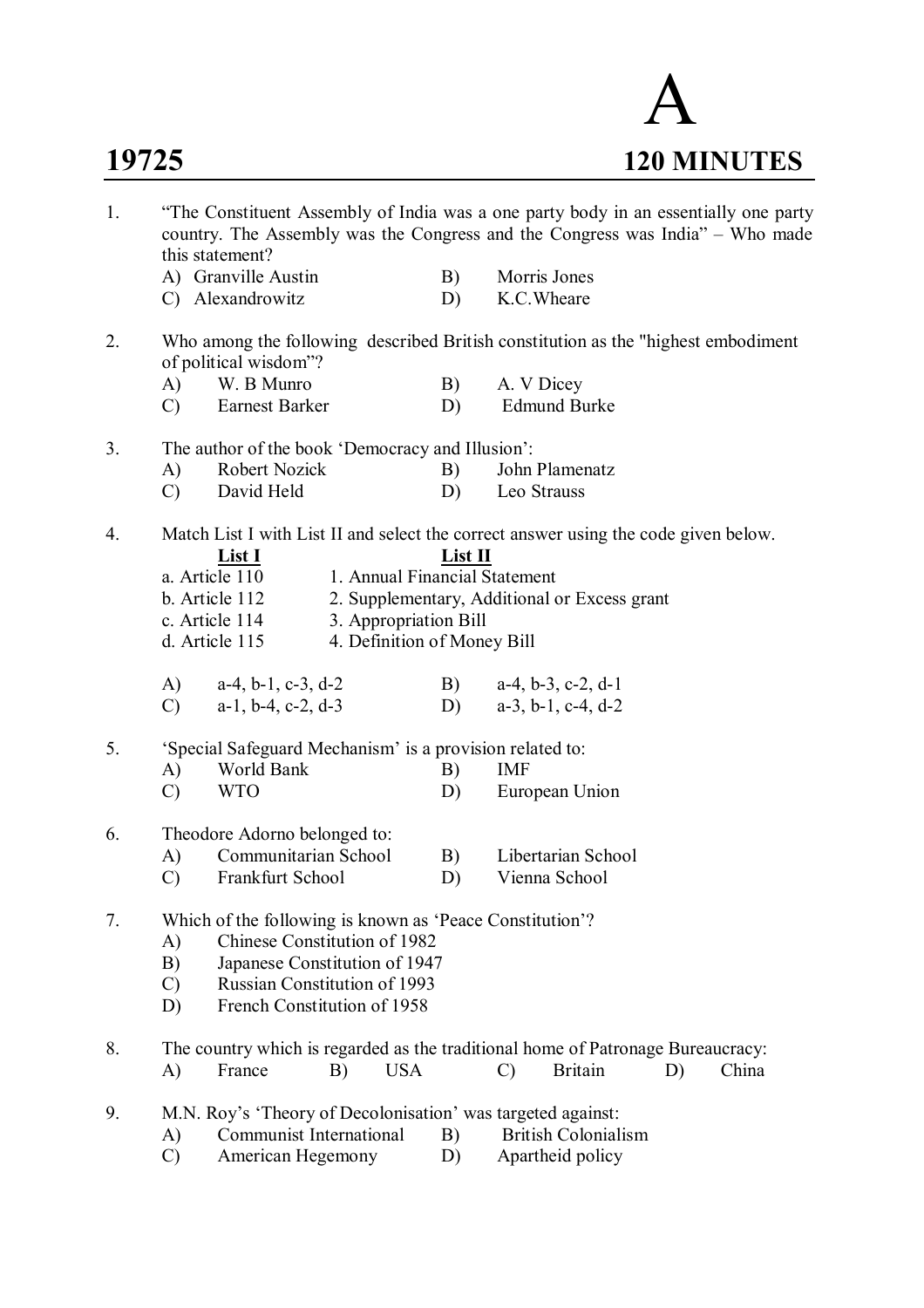| 10. | The Committee on "Revitalization of Panchayati Raj Institutions for Democracy and<br>Development" was popularly known as:<br><b>GVK Rao Committee</b><br><b>Asok Metha Committee</b><br>B)<br>A)<br>L M Singhvi Committee<br>Daya Choubey Committee<br>$\mathcal{C}$<br>D) |  |  |  |  |  |  |  |  |  |
|-----|----------------------------------------------------------------------------------------------------------------------------------------------------------------------------------------------------------------------------------------------------------------------------|--|--|--|--|--|--|--|--|--|
| 11. | The approach which is said to be 'value-laden':<br>Traditional approach<br>A)<br>B)<br>Behavioural approach<br>System approach<br>Post-behavioural approach<br>$\mathcal{C}$<br>D)                                                                                         |  |  |  |  |  |  |  |  |  |
| 12. | 'Modern Marshall Plan' was proposed by:<br><b>Britain</b><br>France<br><b>USA</b><br>B)<br>D)<br>Russia<br>A)<br>$\mathcal{C}$                                                                                                                                             |  |  |  |  |  |  |  |  |  |
| 13. | Which of the following is not considered by John Rawls as natural primary good?<br>Imagination<br>Intelligence<br>Health<br>$\mathcal{C}$<br>D)<br>Wealth<br>A)<br>B)                                                                                                      |  |  |  |  |  |  |  |  |  |
| 14. | The maximum number of votes which can be cast in an Electronic Voting Machine:<br>5000 votes<br>4820 votes<br>A)<br>B)<br>3840 votes<br>None of these<br>$\mathcal{C}$<br>D)                                                                                               |  |  |  |  |  |  |  |  |  |
| 15. | An Ideal state, with perfect justice under philosophers as rulers, was pictured in<br>Plato's 'Republic'<br>Machiavelli's 'Prince'<br>B)<br>A)<br>Aristotle's 'Politics'<br>D)<br>Hobbe's 'Leviathan'<br>$\mathcal{C}$                                                     |  |  |  |  |  |  |  |  |  |
| 16. | The LokSabha Secretariat comes under the direct supervision of:<br>Prime Minister's Office<br>A)<br>Speaker of LokSabha<br>B)<br>Ministry of Parliamentary Affairs<br>$\mathcal{C}$<br>Secretary General of LokSabha<br>D)                                                 |  |  |  |  |  |  |  |  |  |
| 17. | <b>Assertion (A):</b> The Supreme Court of India is bound by its own judgements.<br>The Highest Court binds all subordinate courts by its own judgements.<br><b>Reason</b> $(R)$ :                                                                                         |  |  |  |  |  |  |  |  |  |
|     | Both A and R are true and R is the correct explanation of A.<br>A)<br>B)<br>Both A and R are true but R is not the correct explanation of A.<br>A is true but R is false<br>$\mathcal{C}$<br>A is false but R is true<br>D)                                                |  |  |  |  |  |  |  |  |  |
| 18. | 'Michigan Studies' is related to the study of:<br>Leadership<br>Recruitment<br>A)<br>B)<br>$\mathcal{C}$<br>Training<br>D)<br>Disciplinary action                                                                                                                          |  |  |  |  |  |  |  |  |  |
| 19. | What is the correct sequence of the following events?<br>Formation of American Federation<br>1.<br>2.<br>Creation of Swiss Confederation<br>3 <sub>1</sub><br>Establishment of Canadian Federation<br>4.<br>Emergence of Commonwealth of Australia                         |  |  |  |  |  |  |  |  |  |
|     | $C)$ 1, 2, 3, 4<br>1, 3, 4, 2<br>B) 2, 1, 4, 3<br>3, 4, 1, 2<br>A)<br>D)                                                                                                                                                                                                   |  |  |  |  |  |  |  |  |  |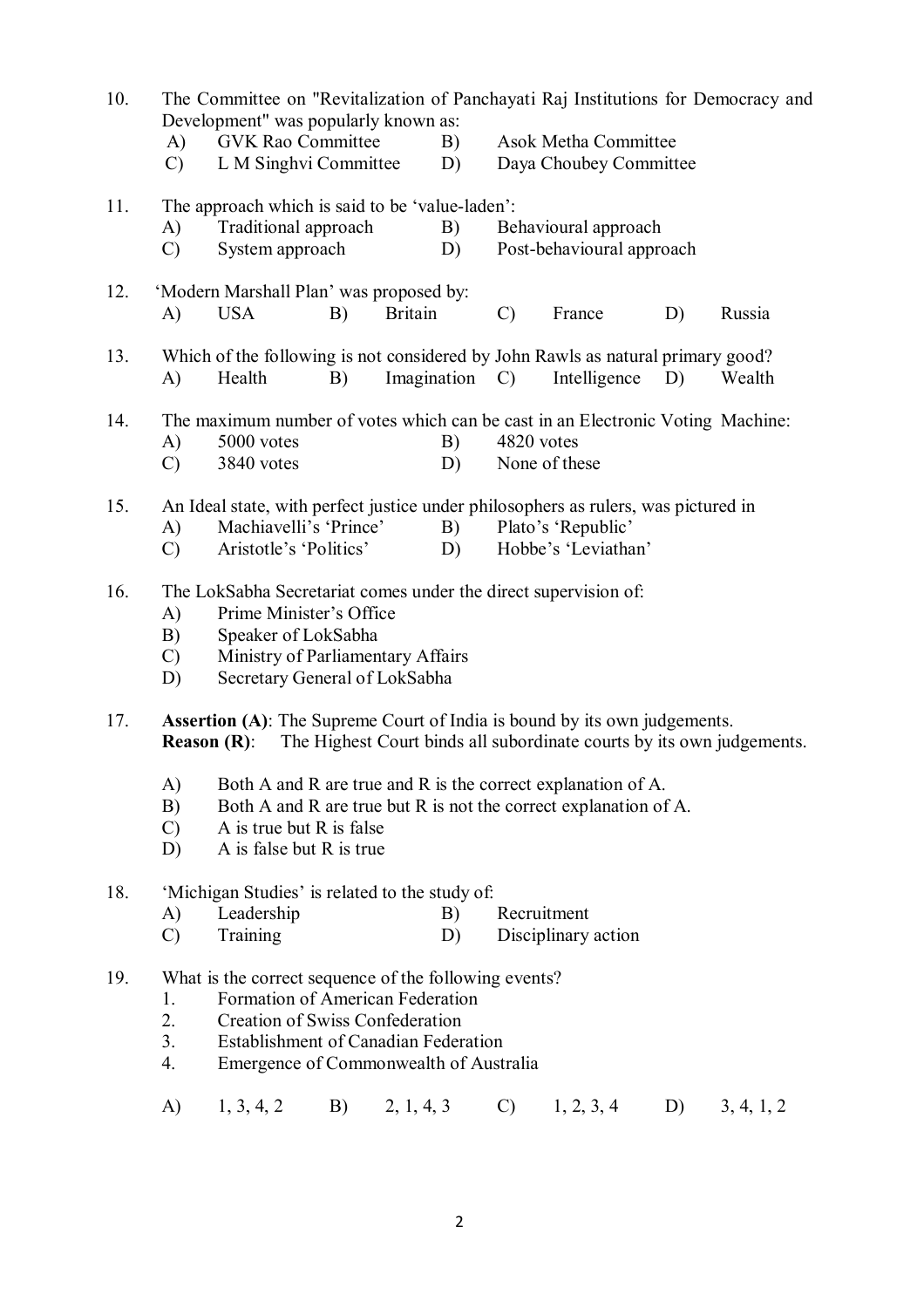- 20. 'Track V Diplomacy' refers to:
	- A) Direct people to people interaction
	- B) Non-officials engage in dialogue
	- C) Efforts by media of states towards conflict resolution
	- D) Socio-cultural and scientific exchanges between states
- 21. Which one of the following is attributed to C.I. Bernard?
	- A) Science of muddling through
	- B) Zone of Indifference
	- C) Bounded rationality
	- D) Management by Integration
- 22. In France, if the office of the President falls vacant who succeeds the President?
	- A) Vice-President
	- B) Chief Justice of Federal Court
	- C) President of the National Assembly
	- D) President of the Senate

## 23. The integral view of administration was supported by

- A) L.D White B) E.N Gladden
- C) Marshall E. Dimock D) All the above
- 24. The first systematic study of Pressure group was made by: A) Bentley B) Duverger C) Lippman D) Lasswell
- 25. ----- comes under Second Generation Rights.
	- A) Environmental Rights B) Freedom of Association
	- C) Right to Education D) Freedom of Religion
- 26. Who among the following held the view that the 'state comes into existence for the sake of life and it continues for the sake of good life"?
	- A) Bentham B) Aristotle C) Plato D) T.H Green
- 27. The First Asian Relations Conference was held at: A) Manila B) Tokyo C) Colombo D) New Delhi
- 28. Which of the following pairs is wrongly given?
	- A) Copenhagen Summit (1995) on social development<br>B) Beijing Conference (1995) on women
	- Beijing Conference (1995) on women
	- C) Cairo Meet (1994) on human settlements
	- D) Vienna Summit (1993) on human rights

## 29. Which one of the following is not an input function of political system?

- A) Political Communication B) Political Recruitment
- C) Interest Articulation D) Rule Adjudication
- 30. Which of the following pairs is not correctly matched?
	- A) Aristotle state is a magnified individual
	- B) Hegel state is a march of God on earth
	- C) Marx Modern state is an instrument of class exploitation
	- D) Gandhi state represents violence in concentrated form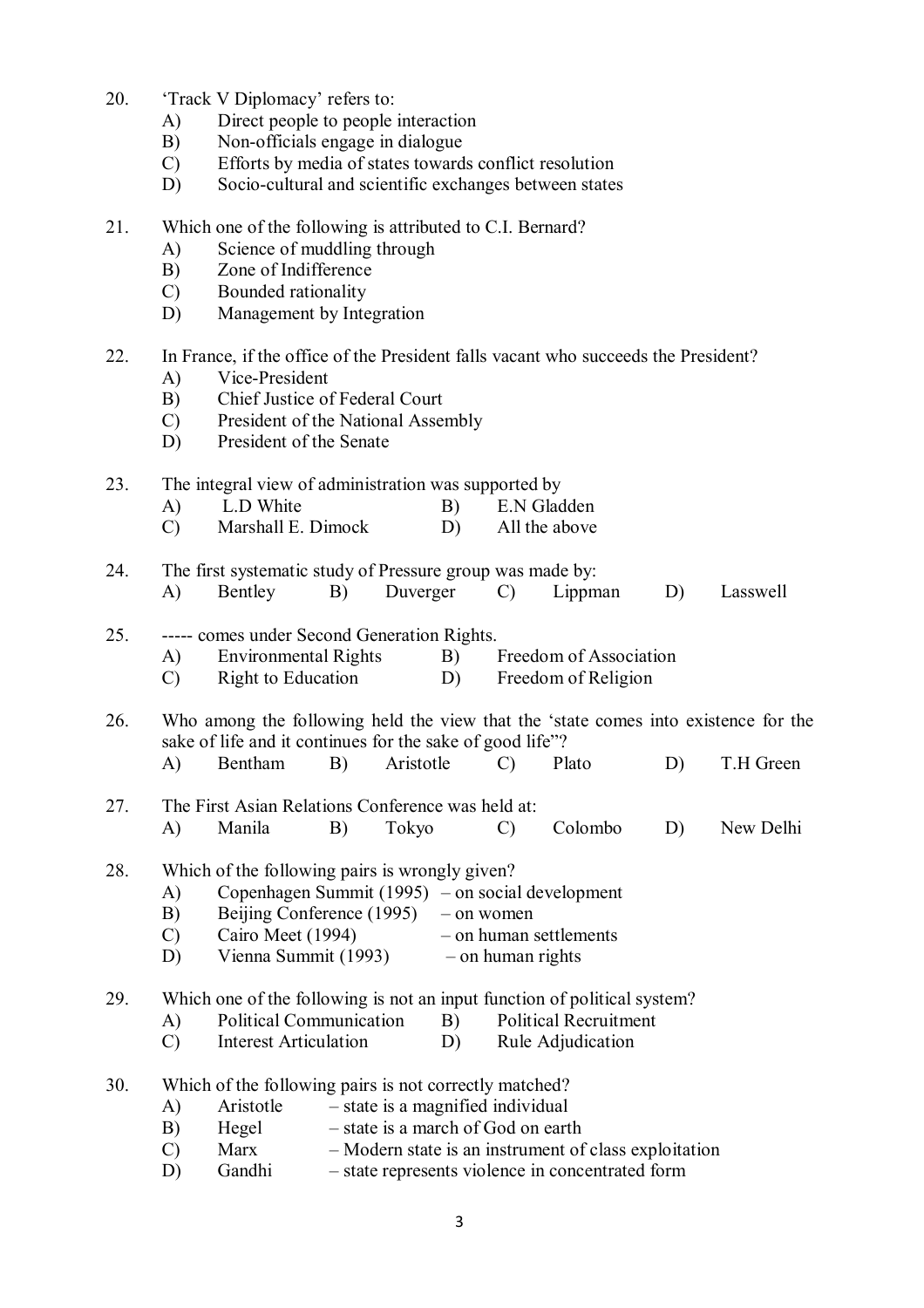31. **Assertion (A)**: System theory is criticised for its ideological basis in favour of status quo. **Reason (R):** System theory stresses upon notions of stability, equilibrium, steady pattern maintenance. A) Both A and R are true and R is the correct explanation of A. B) Both A and R are true but R is not the correct explanation of A.<br>C) A is true but R is false A is true but  $R$  is false D) A is false but R is true 32. Hegel viewed civil society as an embodiment of ------. A) Particularity B) Community C) Unity D) Universality 33. Which of the following work is not authored by Graham Wallas? A) The Great Society B) Our Social Heritage C) The Art of Thought D) Social Theory 34. The concept of 'Distributive Justice' was first given by: A) Plato B) Aristotle C) Locke D) John Rawls 35. The term 'Political Public' was coined by: A) Habermas B) Sartori C) Mosca D) Adorno 36. Which British Act is known as the Act for the Good Governance of India? A) Government of India Act, 1858 B) Government of India Act, 1861 C) Government of India Act, 1909 D) Government of India Act, 1935 37. Who among the following regarded second chamber as needless, useless and worse? A) J.S Mill B) Bentham C) Laski D) Rousseau 38. Which one of the following pairs is not correctly matched? A) L.D. White – Introduction to the Study of Public Administration B) Willoughby – Principles of Public Administration C) E.N Gladden – An Introduction to Public Administration D) Herbert Simon – A Philosophy of Administration 39. The formation of 'villages of co-operation' was advocated by:<br>A) Robert Owen B) Karl Marx A) Robert Owen B) C) Saint Simon D) Proudhan 40. **Assertion (A)**: According to the managerial school, administration is the organization and use of men and materials in the pursuit of common objectives. **Reason (R):** The managerial school limited the scope of public administration to the techniques of management. A) Both A and R are true and R is the correct explanation of A. B) Both A and R are true but R is not the correct explanation of A. C) A is true but R is false

D) A is false but R is true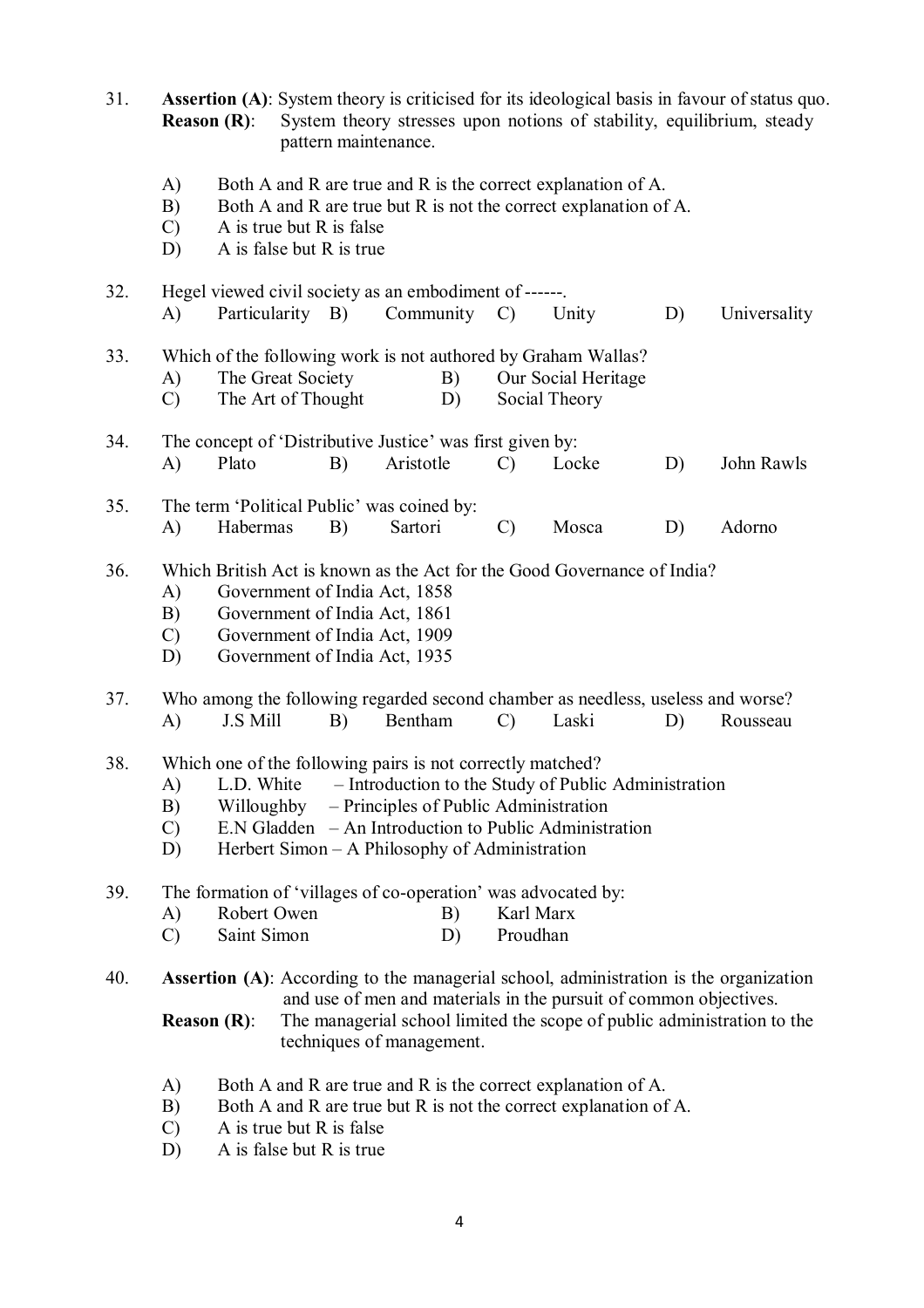| 41. | 'Union of Trinity' is related to a speech made by                                                   |                                                                                   |           |                         |                                 |           |  |  |  |  |  |
|-----|-----------------------------------------------------------------------------------------------------|-----------------------------------------------------------------------------------|-----------|-------------------------|---------------------------------|-----------|--|--|--|--|--|
|     | A)                                                                                                  | Jawaharlal Nehru                                                                  | B)        | M.N Roy                 |                                 |           |  |  |  |  |  |
|     | $\mathcal{C}$                                                                                       | <b>B.R</b> Ambedkar                                                               | D)        | Ram Manohar Lohia       |                                 |           |  |  |  |  |  |
| 42. | The Eleventh Schedule to the Constitution of India contains ---- items.                             |                                                                                   |           |                         |                                 |           |  |  |  |  |  |
|     | A)                                                                                                  | B)<br>26                                                                          | 27        | $\mathcal{C}$<br>28     | D)                              | 29        |  |  |  |  |  |
|     |                                                                                                     |                                                                                   |           |                         |                                 |           |  |  |  |  |  |
| 43. |                                                                                                     | India's status in Arctic Council is:                                              |           |                         |                                 |           |  |  |  |  |  |
|     | A)                                                                                                  | Member                                                                            | B)        | Observer                |                                 |           |  |  |  |  |  |
|     | $\mathcal{C}$                                                                                       | Dialogue Partner                                                                  | D)        | <b>Associate Member</b> |                                 |           |  |  |  |  |  |
| 44. | Merit system of selection was introduced in India by-----                                           |                                                                                   |           |                         |                                 |           |  |  |  |  |  |
|     | Lord Macaulay<br>B)<br>Lord Clive<br>A)                                                             |                                                                                   |           |                         |                                 |           |  |  |  |  |  |
|     | $\mathcal{C}$                                                                                       | Lord Wellington                                                                   | D)        | Lord Irwin              |                                 |           |  |  |  |  |  |
|     |                                                                                                     |                                                                                   |           |                         |                                 |           |  |  |  |  |  |
| 45. | The phrase 'a distillation of maximal image' relates to-----.                                       |                                                                                   |           |                         |                                 |           |  |  |  |  |  |
|     | A)                                                                                                  | Individualism                                                                     | B)        | Structuralism           |                                 |           |  |  |  |  |  |
|     | $\mathcal{C}$                                                                                       | Behaviouralism                                                                    | D)        | Post-behaviouralism     |                                 |           |  |  |  |  |  |
| 46. |                                                                                                     |                                                                                   |           |                         |                                 |           |  |  |  |  |  |
|     | In USA, the disagreement between House of Representative and Senate is resolved<br>$through$ -----. |                                                                                   |           |                         |                                 |           |  |  |  |  |  |
|     | A)                                                                                                  | Joint Sitting                                                                     | B)        | Conference Committee    |                                 |           |  |  |  |  |  |
|     | $\mathcal{C}$                                                                                       | Supreme Court                                                                     | D)        | Presidential address    |                                 |           |  |  |  |  |  |
|     |                                                                                                     |                                                                                   |           |                         |                                 |           |  |  |  |  |  |
| 47. | ------ of international politics does not give importance to the role of state as an actor.         |                                                                                   |           |                         |                                 |           |  |  |  |  |  |
|     | A)                                                                                                  | Dependency Model                                                                  | B)        | <b>Realist Model</b>    |                                 |           |  |  |  |  |  |
|     | $\mathcal{C}$                                                                                       | Non-realist Model                                                                 | D)        |                         | Interdependence Pluralist Model |           |  |  |  |  |  |
| 48. | Sixth Schedule to the Constitution of India makes special provisions in regards to the              |                                                                                   |           |                         |                                 |           |  |  |  |  |  |
|     | administration of tribal areas in:                                                                  |                                                                                   |           |                         |                                 |           |  |  |  |  |  |
|     | Assam, Meghalaya, Tripura, Mizoram<br>A)                                                            |                                                                                   |           |                         |                                 |           |  |  |  |  |  |
|     | B)                                                                                                  | Assam, Meghalaya, Nagaland, Manipur                                               |           |                         |                                 |           |  |  |  |  |  |
|     | $\mathcal{C}$                                                                                       | Tripura, Manipur, Arunachal Pradesh, Meghalaya                                    |           |                         |                                 |           |  |  |  |  |  |
|     | D)                                                                                                  | Nagaland, Assam, Tripura, Arunachal Pradesh                                       |           |                         |                                 |           |  |  |  |  |  |
|     |                                                                                                     |                                                                                   |           |                         |                                 |           |  |  |  |  |  |
| 49. |                                                                                                     | Among the following models of development, which one is not correctly matched?    |           |                         |                                 |           |  |  |  |  |  |
|     | A)                                                                                                  | Centre-Periphery Model - Andre Frank                                              |           |                         |                                 |           |  |  |  |  |  |
|     | <b>Functional Model - Almond</b><br>B)                                                              |                                                                                   |           |                         |                                 |           |  |  |  |  |  |
|     | $\mathcal{C}$<br>Environmental Model - Riggs                                                        |                                                                                   |           |                         |                                 |           |  |  |  |  |  |
|     | D)                                                                                                  | Market-Society Model - Santos                                                     |           |                         |                                 |           |  |  |  |  |  |
| 50. |                                                                                                     | 'Harm Principle' is associated with:                                              |           |                         |                                 |           |  |  |  |  |  |
|     | A)                                                                                                  | Bentham<br>B)                                                                     | J.S. Mill | Hegel<br>$\mathcal{C}$  | D)                              | T.H Green |  |  |  |  |  |
|     |                                                                                                     |                                                                                   |           |                         |                                 |           |  |  |  |  |  |
| 51. |                                                                                                     | Who among the following termed auxiliary function as the 'housekeeping function'? |           |                         |                                 |           |  |  |  |  |  |
|     | A)                                                                                                  | Elton Mayo<br>B)                                                                  | L D White | $\mathcal{C}$           | Willoughby<br>D)                | F.M Marx  |  |  |  |  |  |
|     |                                                                                                     |                                                                                   |           |                         |                                 |           |  |  |  |  |  |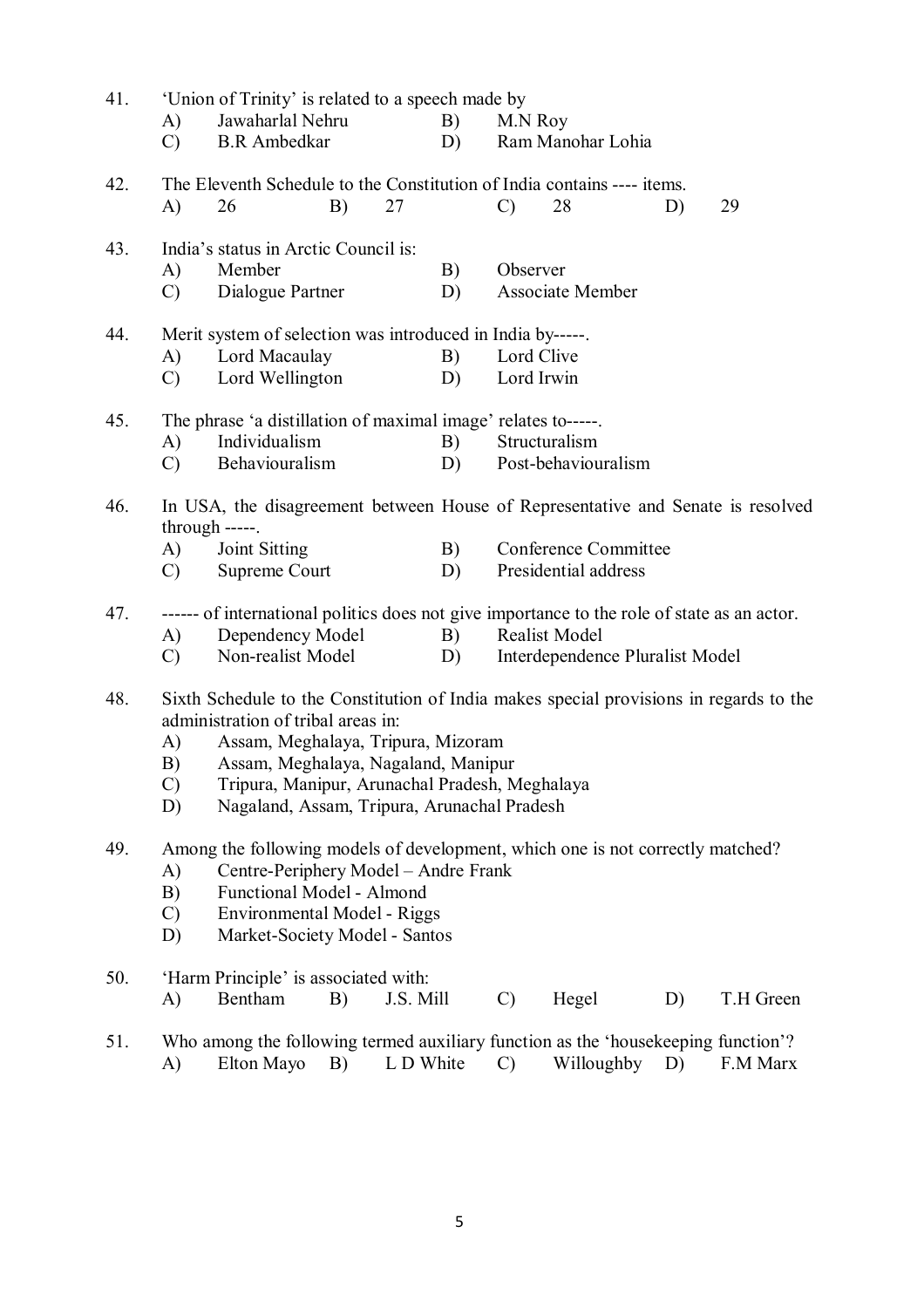- 52. Which of the following is not related to Ram Manohar Lohia?
	- A) Principle of Equal Irrelevance
	- B) Bahishkrit Bharat
	- C) Theory of Equidistance
	- D) Decentralised Socialism
- 53. A writ issued by a Court to some inferior authority to transfer the matter to it or to some other superior authority for its proper consideration is called
	- A) Certiorari B) Mandamus
	- C) Quo Warranto D) Prohibition
- 54. ----- termed Morgenthau's Realist theory as 'Power Monism'.
	- A) Quincy Wright B) Morton Kaplan
	- C) George Modelski D) Stanley Hoffman
- 55. **Assertion (A)**: The demand for a New International Economic Order called for a restructuring of the world economy to bridge the gap between rich and poor countries of the world.
	- **Reason (R):** Very many specific demands have been fulfilled due to the positive response of rich countries.
	- A) Both A and R are true and R is the correct explanation of A.
	- B) Both A and R are true but R is not the correct explanation of A.
	- C) A is true but R is false
	- D) A is false but R is true
- 56. Hawthorne experiments are related to the:
	- A) Classical theory
	- B) System theory
	- C) Scientific Management theory
	- D) Human Relations theory

### 57. The country known as the laboratory of constitutional experiments:

- A) France B) Germany C) England D) USA
- 58. The term 'Iron Curtain' was coined by:
	- A) Woodrow Wilson B) Winston Churchill
	- C) Roosevelt D) George Kennan

# 59. The Constitutional case which prompted Parliament of India to enact  $24<sup>th</sup>$  Constitution Amendment Act:

- A) Berubari case B) Shankari Prasad case
- C) Kesavananda Bharati case D) Golaknath case
- 60. Green Belt Movement originated in ------. A) South Africa B) Kenya C) Nigeria D) Brazil
- 61. Gandhi was a 'living truth', a 'symbol of humanism' whose words are this?
	- A) Albert Einstein B) Martin Luther King
		- C) Rabindranath Tagore D) Louis Fischer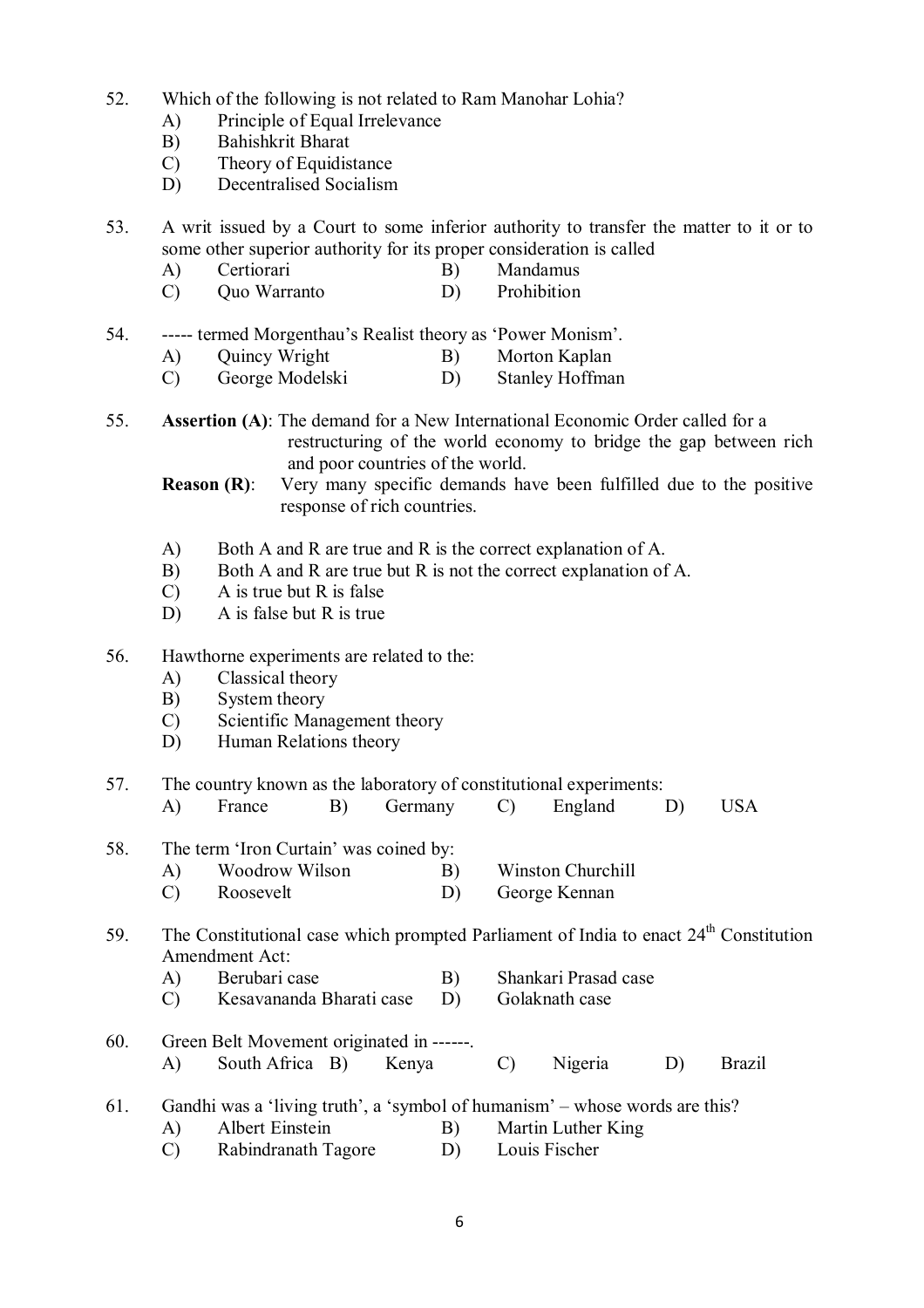| 62. | The concept of 'Universal Egoism' is the contribution of :<br>Machiavelli<br>B)<br>T.H Green<br>A)<br>$\mathcal{C}$<br>Althusser<br>D)                                                                                                                                         |                                                                                                                                 |    |         |          |               |                                      |    | Habermas |  |  |
|-----|--------------------------------------------------------------------------------------------------------------------------------------------------------------------------------------------------------------------------------------------------------------------------------|---------------------------------------------------------------------------------------------------------------------------------|----|---------|----------|---------------|--------------------------------------|----|----------|--|--|
| 63. | Which of the following pairs is wrong?<br>Article 243 J – Audit Accounts of Panchayat<br>A)<br>B)<br>Article 243 ZE - Committee for Metropolitan Planning<br>Article 243 K $-$ Duration of Panchayat<br>$\mathcal{C}$<br>Article 243 $R$ – Composition of Municipalities<br>D) |                                                                                                                                 |    |         |          |               |                                      |    |          |  |  |
| 64. | A)                                                                                                                                                                                                                                                                             | Numerical concept of Justice is associated with:<br>Plato<br>Bentham<br>Aristotle<br>John Rawls<br>B)<br>D)<br>$\mathcal{C}$    |    |         |          |               |                                      |    |          |  |  |
| 65. | A)                                                                                                                                                                                                                                                                             | The 'Organisational Approach' to the Elite theory is represented by:<br>Pareto                                                  | B) | Sartori | D)       | Michels       |                                      |    |          |  |  |
| 66. | The concept of 'minimal state' was introduced by:<br>Adam Smith<br>B)<br>J S Mill<br>A)<br>H J Laski<br>Robert Nozick<br>$\mathcal{C}$<br>D)                                                                                                                                   |                                                                                                                                 |    |         |          |               |                                      |    |          |  |  |
| 67. | Who among the following described Quit India Movement as 'irresponsible and<br>insane'?<br><b>B.R</b> Ambedkar<br>B)<br>A)<br>M.N Roy<br>Ram Manohar Lohia<br>Muhammad Ali Jinnah<br>D)<br>$\mathcal{C}$                                                                       |                                                                                                                                 |    |         |          |               |                                      |    |          |  |  |
| 68. | A body of World Bank known as 'Soft Loan Window':<br><b>MIGA</b><br><b>IFC</b><br>B)<br><b>IDA</b><br>A)<br>D)<br><b>IBRD</b><br>$\mathcal{C}$                                                                                                                                 |                                                                                                                                 |    |         |          |               |                                      |    |          |  |  |
| 69. | Who among the following argues that 'only those parties should be counted as parts of<br>the party system that have either 'Coalition potential' or 'Blackmail potential'?<br>A)<br>Lipset<br>Sartori<br>B)<br>Rajani Kothari<br>Duverger<br>C)<br>D)                          |                                                                                                                                 |    |         |          |               |                                      |    |          |  |  |
| 70. | In China, the power to remove the President and Vice-President rests with:<br>A)<br>Central Committee of Communist Party<br>B)<br>Polit bureau<br>National People's Congress<br>$\mathcal{C}$<br>D)<br>People's Court                                                          |                                                                                                                                 |    |         |          |               |                                      |    |          |  |  |
| 71. | "Administration is concerned with 'What' and 'How' of Government" - Who said?<br>Marshal E. Dimock<br>Woodrow Wilson<br>A)<br>B)<br>Luther Gullick<br>Max Weber<br>D)<br>$\mathcal{C}$                                                                                         |                                                                                                                                 |    |         |          |               |                                      |    |          |  |  |
| 72. | A)                                                                                                                                                                                                                                                                             | The exponent of the notion of 'Popular National Culture':<br>Paulantzas                                                         | B) | Gramsci |          | $\mathcal{C}$ | Adorno                               | D) | Habermas |  |  |
| 73. | between:<br>A)<br>$\mathcal{C}$                                                                                                                                                                                                                                                | 'Socialism in One Country' Vs'Permanent Revolution' was the crux of the controversy<br>Bakunin and Engels<br>Stalin and Trotsky |    |         | B)<br>D) |               | Engels and Lenin<br>Lenin and Stalin |    |          |  |  |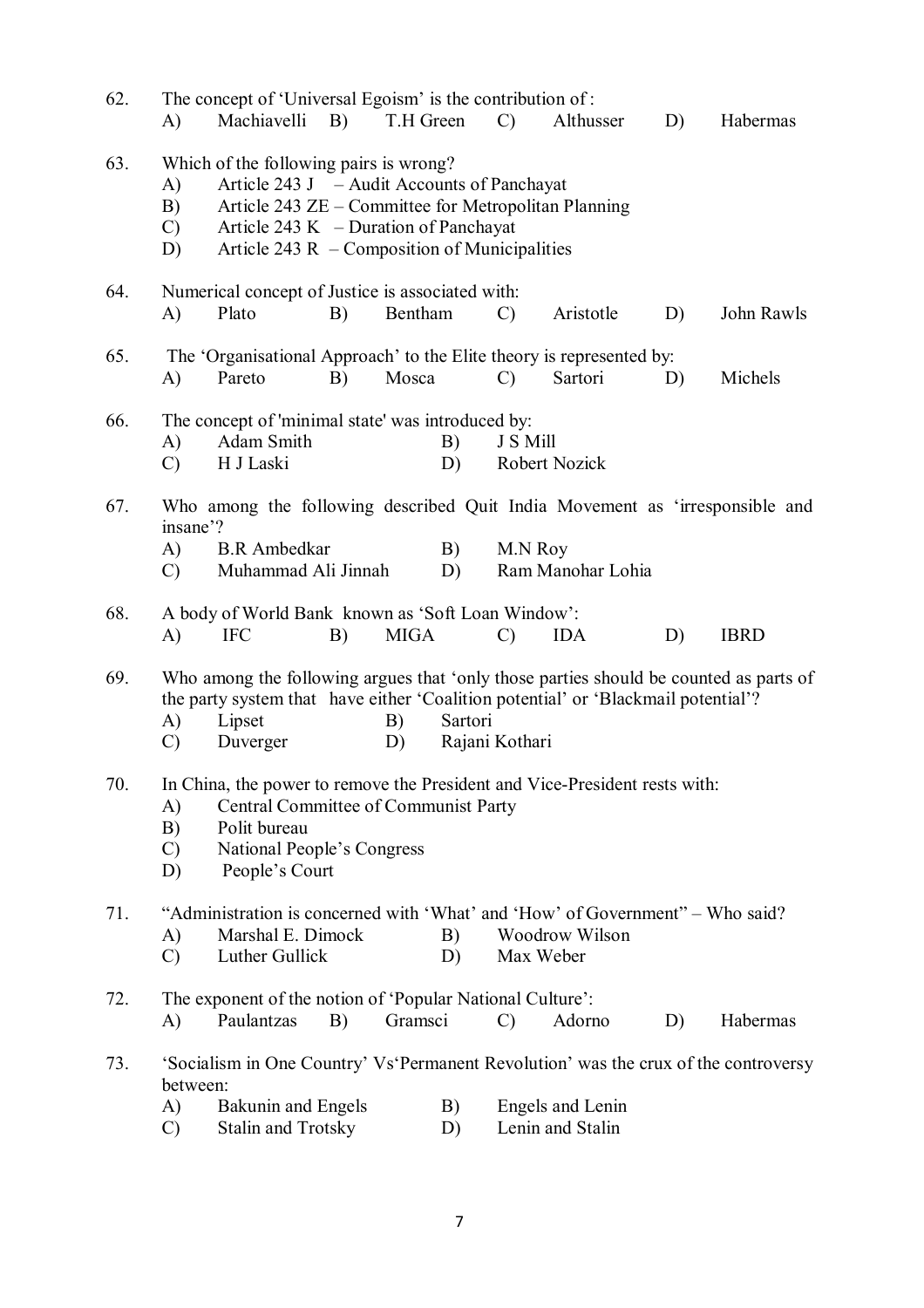| 74. | The 4Ps theory as advocated by Luther Gullick are:<br>Purpose, Process, Penuary, Place<br>A)<br>Place, Persons, Programmes, Process<br>B)<br>$\mathcal{C}$<br>Purpose, Process, Persons, Places<br>Purpose, Process, Places, Programme<br>D)                            |  |  |  |  |  |  |  |  |
|-----|-------------------------------------------------------------------------------------------------------------------------------------------------------------------------------------------------------------------------------------------------------------------------|--|--|--|--|--|--|--|--|
| 75. | The office of Collector was created in India by-----.<br><b>Warren Hastings</b><br>Dalhousie<br>B)<br>A)<br>Cornwallis<br>D)<br>$\mathcal{C}$<br>Rippon                                                                                                                 |  |  |  |  |  |  |  |  |
| 76. | Who among the following is an advocate of Bargaining theory?<br>Simon<br>Liska<br>B)<br>$\mathcal{C}$<br>Schelling<br>A)<br>D)<br>Kaplan                                                                                                                                |  |  |  |  |  |  |  |  |
| 77. | Which of the following pairs is wrongly matched?<br>Sharad Joshi<br>- Farmer's Movement<br>A)<br>Partha Chatterji<br>B)<br>- Workers Movement<br>Nirmala Deshpande — Gandhian Movement<br>$\mathcal{C}$<br>Sunderlal Bahuguna - Chipko Movement<br>D)                   |  |  |  |  |  |  |  |  |
| 78. | Political thinkers who represented the Institutional Approach to comparative politics:<br>Almond and Coleman<br>Easton and Dahl<br>B)<br>A)<br>Leo Strauss and Dicey<br>$\mathcal{C}$<br>Duverger and Sartori<br>D)                                                     |  |  |  |  |  |  |  |  |
| 79. | The Article of the UN Charter, under which the term 'Non-Governmental<br>Organisation' is used:<br>Article 81<br>Article 71<br>B)<br>$\mathcal{C}$<br>Article 69<br>D)<br>A)<br>Article 82                                                                              |  |  |  |  |  |  |  |  |
| 80. | -----termed characteristics of political system as 'legitimate pattern of interaction'.<br>Mitchel<br>Almond<br>Easton<br>Powell<br>A)<br>B)<br>$\mathcal{C}$<br>D)                                                                                                     |  |  |  |  |  |  |  |  |
| 81. | Interest aggregation is the function of:<br>A)<br>Interest groups<br>B)<br>Pressure groups<br><b>Political Parties</b><br>D)<br>$\mathcal{C}$<br>Government                                                                                                             |  |  |  |  |  |  |  |  |
| 82. | Stockholm Conference on Human Environment was held in the year -----.<br>1972<br>1973<br>$\mathcal{C}$<br>1974<br>A)<br>B)<br>1975<br>D)                                                                                                                                |  |  |  |  |  |  |  |  |
| 83. | In regard to the theory of political parties, which one of the following was propounded<br>by Maurice Duverger?<br>Two-party system<br>A)<br>Cadre-based party<br>B)<br>Four-fold classification on the basis of structure<br>$\mathcal{C}$<br>Coalitional System<br>D) |  |  |  |  |  |  |  |  |
| 84. | ------ gave prominence to the size principle in his theory of political coalitions.<br>Almond<br>V.O. Key<br>A)<br>B)<br>William Riker<br>Lucian Pye<br>$\mathcal{C}$<br>D)                                                                                             |  |  |  |  |  |  |  |  |
| 85. | The person who explained collective security as 'one for all and all for one':<br>A)<br>E.H Carr<br>B)<br>Palmer<br>Morgenthau<br>D)<br>$\mathcal{C}$<br>Snyder                                                                                                         |  |  |  |  |  |  |  |  |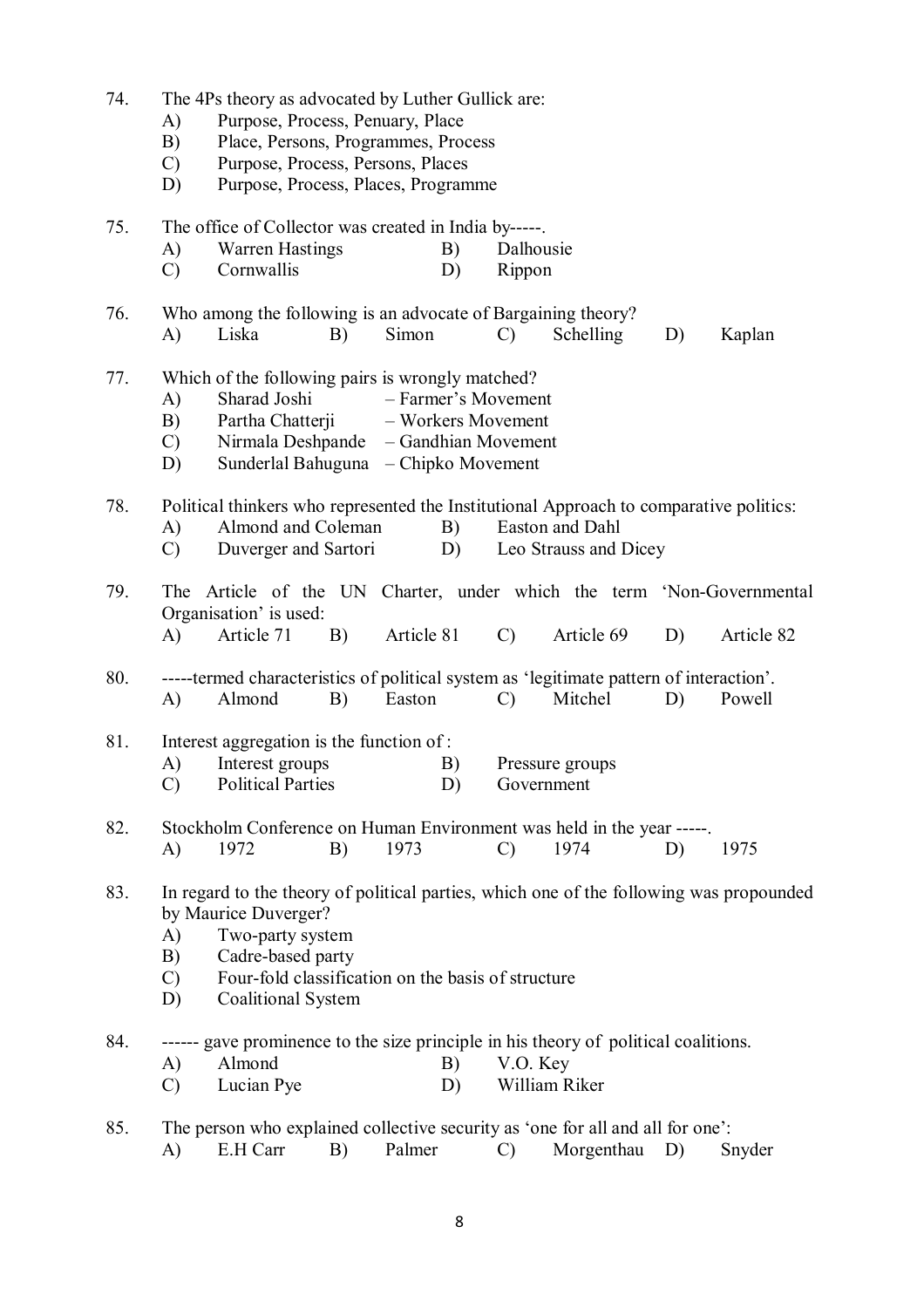| 86. | A)<br>$\mathcal{C}$                                                                                                                                                                                                         | Princeton School                                                                                                                                                                                        | Philadelphia Conference                                      |         | B)<br>D) | The concept of 'New Public Administration' is associated with:<br>Minnobrook Conference<br>Frankfurt School |                                                                                                    |    |                                                                                                                                                                  |  |  |
|-----|-----------------------------------------------------------------------------------------------------------------------------------------------------------------------------------------------------------------------------|---------------------------------------------------------------------------------------------------------------------------------------------------------------------------------------------------------|--------------------------------------------------------------|---------|----------|-------------------------------------------------------------------------------------------------------------|----------------------------------------------------------------------------------------------------|----|------------------------------------------------------------------------------------------------------------------------------------------------------------------|--|--|
| 87. | A)<br>$\mathcal{C}$                                                                                                                                                                                                         | The idea of 'Committed Bureaucracy' in India was advocated by:<br>Indira Gandhi<br>Jawaharlal Nehru<br>B)<br>Morarji Desai<br>D)<br>Sardar Patel                                                        |                                                              |         |          |                                                                                                             |                                                                                                    |    |                                                                                                                                                                  |  |  |
| 88. | A)<br>$\mathcal{C}$                                                                                                                                                                                                         | Which of the following is the oldest committee of Parliament of India?<br>Privilege Committee<br><b>Estimates Committee</b><br>B)<br>Public Accounts Committee D)<br><b>Business Advisory Committee</b> |                                                              |         |          |                                                                                                             |                                                                                                    |    |                                                                                                                                                                  |  |  |
| 89. | A)                                                                                                                                                                                                                          | Seven                                                                                                                                                                                                   | Atlantic Charter of 1941 contained ---- points.<br>B)        | Eight   |          | $\mathcal{C}$                                                                                               | Nine                                                                                               | D) | Ten                                                                                                                                                              |  |  |
| 90. | A)<br>$\mathcal{C}$                                                                                                                                                                                                         | Decolonisation<br>Human Rights                                                                                                                                                                          | Acheson Plan of UNO relates to-----                          |         | B)<br>D) |                                                                                                             | Disarmament<br><b>Collective Security</b>                                                          |    |                                                                                                                                                                  |  |  |
| 91. | A)                                                                                                                                                                                                                          | Marx                                                                                                                                                                                                    | The 'Theory of Contradictions' is the contribution of:<br>B) | Mao     |          | $\mathcal{C}$                                                                                               | Lenin                                                                                              | D) | <b>Stalin</b>                                                                                                                                                    |  |  |
| 92. |                                                                                                                                                                                                                             |                                                                                                                                                                                                         | authority of governing himself.                              |         |          |                                                                                                             |                                                                                                    |    | <b>Assertion (A)</b> : In the Leviathan, Thomas Hobbes argues that through social contract a<br>sovereign authority is created to whom every man surrendered his |  |  |
|     | <b>Reason</b> $(R)$ :                                                                                                                                                                                                       |                                                                                                                                                                                                         | in the state of nature.                                      |         |          |                                                                                                             |                                                                                                    |    | Men found that they cannot collectively regulate their life as they did                                                                                          |  |  |
|     | A)<br>Both A and R are true and R is the correct explanation of A.<br>Both A and R are true but R is not the correct explanation of A.<br>B)<br>A is true but R is false<br>$\mathcal{C}$<br>A is false but R is true<br>D) |                                                                                                                                                                                                         |                                                              |         |          |                                                                                                             |                                                                                                    |    |                                                                                                                                                                  |  |  |
| 93. | A)                                                                                                                                                                                                                          | Canada                                                                                                                                                                                                  | B)                                                           | Nigeria |          | $\mathcal{C}$                                                                                               | 'Federal Capital Territory', a special unit of federation is in -----.<br><b>USA</b>               | D) | Russia                                                                                                                                                           |  |  |
| 94. | A)                                                                                                                                                                                                                          | <b>Brazil</b>                                                                                                                                                                                           | The first meeting of BRICS was held in-----.<br>B)           | Russia  |          | $\mathcal{C}$                                                                                               | India                                                                                              | D) | China                                                                                                                                                            |  |  |
| 95. | Indian Institute of Public Administration was founded on the recommendation of----.<br>Gorewala<br>A)<br>Santhanam<br>B)<br>$\mathcal{C}$<br>First Administrative Reforms Commission<br>D)<br>Appleby                       |                                                                                                                                                                                                         |                                                              |         |          |                                                                                                             |                                                                                                    |    |                                                                                                                                                                  |  |  |
| 96. | A)                                                                                                                                                                                                                          | Charles I                                                                                                                                                                                               | B)                                                           | James I |          | $\mathcal{C}$                                                                                               | In Britain the office of the Prime Minister came into being during the period of------<br>George I | D) | George III                                                                                                                                                       |  |  |
| 97. | A)<br>$\mathcal{C}$                                                                                                                                                                                                         | Civil Service Act                                                                                                                                                                                       | <b>First Hoover Commission</b>                               |         | B)<br>D) | Hatch Act                                                                                                   | Heavy restrictions were imposed on the civil servants of the USA by:<br>Second Hoover Commission   |    |                                                                                                                                                                  |  |  |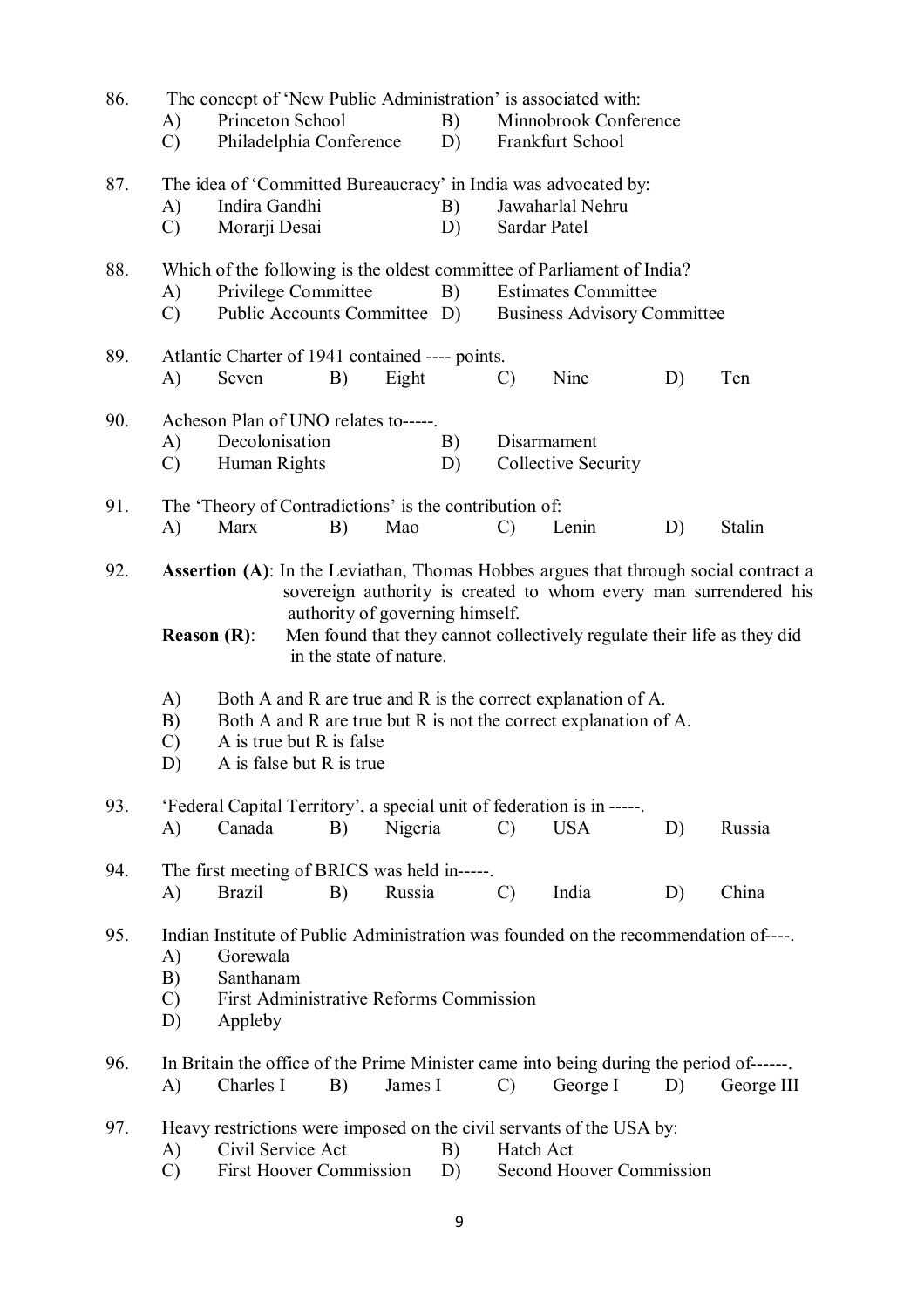- 98. The first Public Service Commission in India was set up by:
	- A) The Regulating Act of 1773
	- B) Government of India Act of 1909
	- C) Government of India Act of 1919
	- D) Government of India Act of 1935
- 99. Which one of the following is not a fundamental duty under Article 51 (A)?
	- A) Protection of environment B) Protection of Socio-cultural minorities
	- C) Safeguard Public property D) Develop Scientific temper
- 100. The commission which recommended for the creation of special officer for Linguistic Minorities in India:
	- A) State Reorganisation Commission
	- B) Dar Commission
	- C) First Administrative Reforms Commission
	- D) Sarkaria Commission
- 101. The inequality termed by Rousseau as 'Conventional Inequality':
	- A) Political Inequality B) Economic Inequality<br>C) Social Inequality D) Intellectual Inequality
	- C) Social Inequality D) Intellectual Inequality
- 102. Constitutions are classified into Republican, Monarchic and Despotic by: A) James Bryce B) Herman Finer C) Montesquieu D) A.V Dicey
- 103. Which one of the following is incorrectly matched?
	- A) Merit Bureaucracy  $19^{th}$ century Prussian Civil Service
	- $B$ ) Patronage Bureaucracy  $19<sup>th</sup>$ century American Civil Service
	- $\overline{C}$  Guardian Bureaucracy 16<sup>th</sup>century Chinese Civil Service
	- $D)$  Caste Bureaucracy  $18^{th}$ century British Civil Service
- 104. The report which deals with the relations between the Specialist and Generalists:
	- A) Santhanam Committee Report
	- B) Haldane Committee Report
	- C) Kothari Commission Report
	- D) Gorwala Report
- 105. On the basis of Executive legislative relationship governments are classified into:
	- A) Parliamentary and Presidential<br>B) Unitary and Federal
	- Unitary and Federal
	- C) Democratic and Non Democratic
	- D) Rigid and Flexible
- 106. The Article of the Constitution of India which provides for adult suffrage:
	- A) Article 327 B) Article 326 C) Article 325 D) Article 324
- 107. The UN Conference on Climate Change has agreed to extend the term of Kyoto Protocol till : A) 2020 B) 2021 C) 2022 D) 2023
- 108. The tenure of the American House of Representatives is-----. A) Four Years B) Six Years C) Two Years D) Five Years